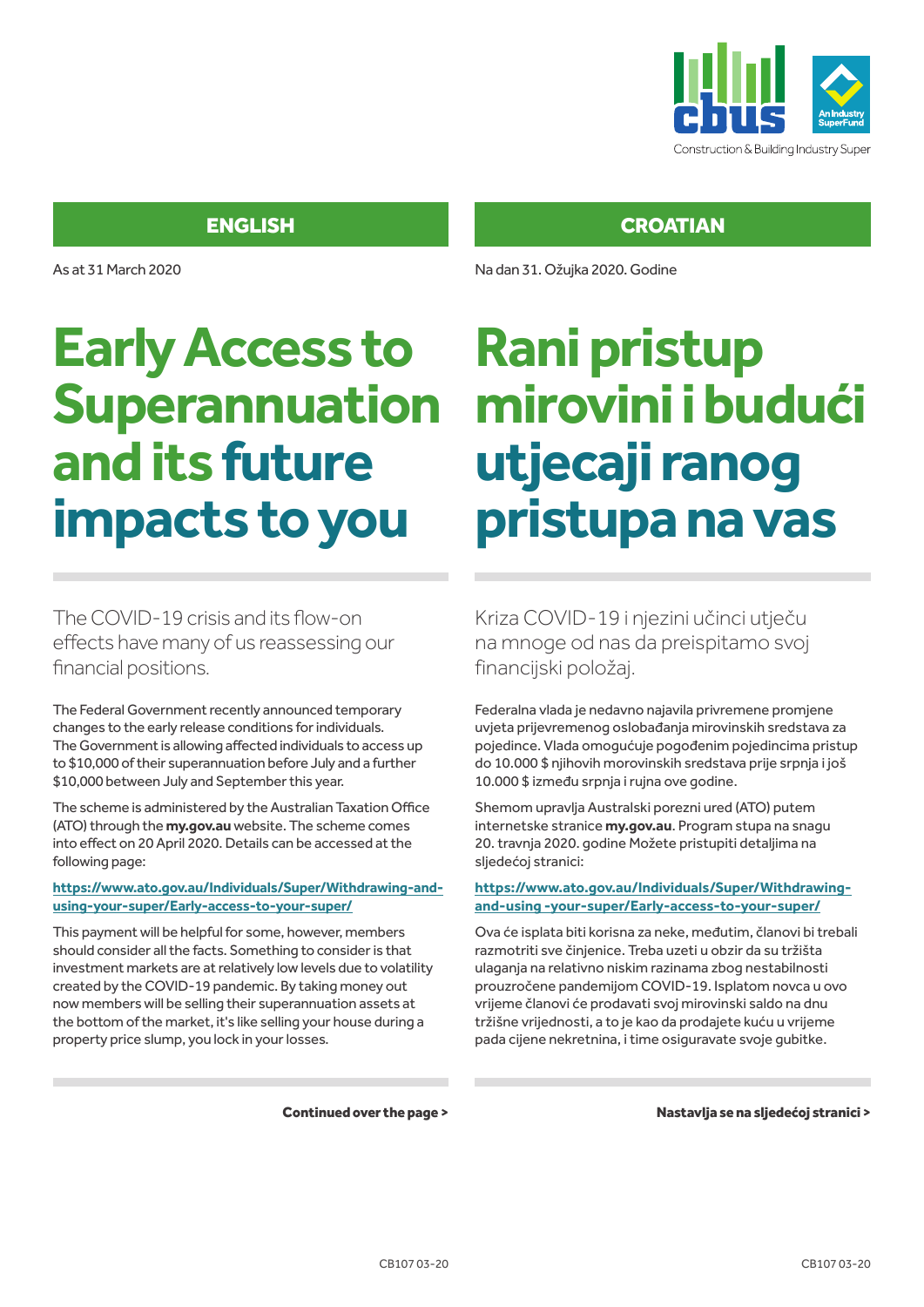Taking \$20,000 from your super now can have a significant effect on your balance come retirement. To illustrate:

### **CROATIAN**

Isplata 20,000 \$ iz vaših mirovinskih sredstava u ovome trenutku može imati značajan utjecaj na vaš saldo kada dođe vrijeme odlaska u mirovinu. Za ilustraciju:



Continued over the page >

The calculation is provided for illustration purpose and is based on certain assumptions including, but not limited to, the following:

- 1. Assumes default Growth (Cbus MySuper) option during the accumulation phase.
- 2. Default insurance cover of 4 units for Manual members.

3. Assumes long-term CPI at 2.5% and rise in living standard at 1% p.a.

Past performance is not a reliable indicator of future performance. You should look at your own financial position, objectives and requirements before making any financial decisions.

Izračun je predviđen u svrhe ilustracijske i temelji se na određenim pretpostavkama uključujući, ali ne ograničavajući se na, sljedeće:

- 1. Pretpostavlja zadanu opciju rasta (Cbus MySuper) tijekom faze akumulacije.
- 2. Zadano osiguranje od 4 jedinice za Manual članove.
- 3. Pretpostavlja dugoročni CPI od 2,5% i porast životnog standarda za 1% godišnje

Prethodni rezultati nisu pouzdan pokazatelj budućih rezultata. Prije donošenja bilo kakvih financijskih odluka trebali biste razmotriti vlastiti financijski položaj, ciljeve i zahtjeve.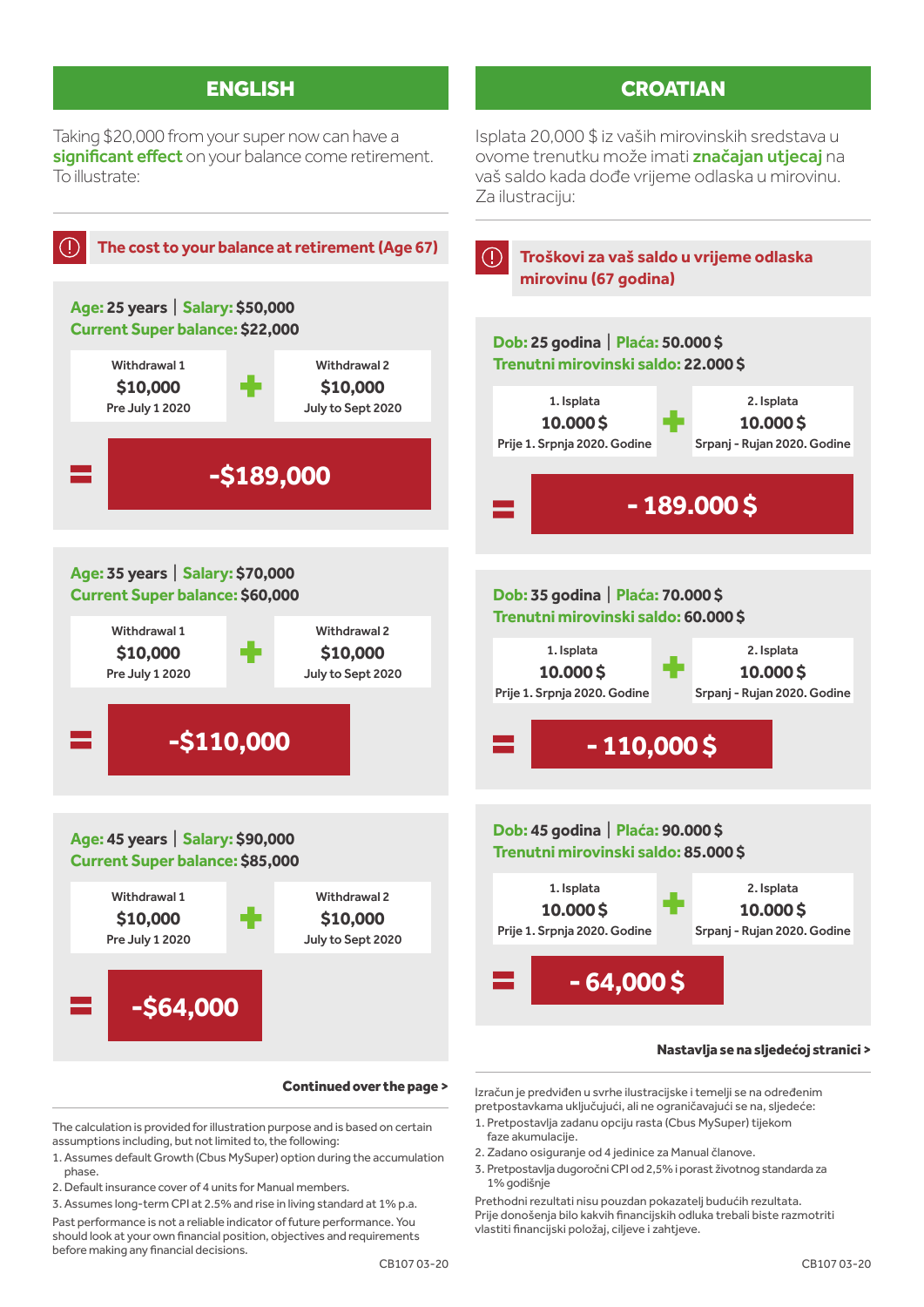# **Consider your Insurance Cover**

The insurance most members get through Cbus provides ongoing financial protection and security for you and your family. If you withdraw your super and your balance gets too low, you may not be able to cover the costs of your insurance and this cover will stop.

# **Other Potential Financial Sources and Financial Relief**

There are a number of sources of financial assistance as industry and governments respond to the crisis. Some of these maybe a better short-term solution with less long-term impacts on your financial future.

### **Federal Government COVID-19 Support Schemes**

The Federal Government is progressively releasing financial support packages. Follow this link to find eligibility criteria and links to apply:

#### **https://www.servicesaustralia.gov.au/individuals/subjects/ affected-coronavirus-covid-19**

#### **Supplement payments of \$750**

All eligible Centrelink payment recipients will receive a \$750 payment in April 2020 and another \$750 payment in June/July 2020, payment from 13 July 2020 is subject to the member getting an eligible payment or have an eligible concession card on 10 July 2020.

#### **Jobkeeper Payment**

The federal government announced a new scheme on 30 March. Legislation is to be finalised. Click here to find out more:

#### **https://treasury.gov.au/sites/default/files/2020-03/Fact\_ sheet\_Info\_for\_Employees\_0.pdf**

#### **Loan Holidays**

It may be possible to request a temporary pause on your mortgage. Each bank will have different approaches and it may vary according to the loan product you have.

#### **Rental Assistance**

You might be eligible for rental assistance through the Federal Government's COVID response packages:

#### **https://www.servicesaustralia.gov.au/individuals/services/ centrelink/rent-assistance**

#### **Managing Debt**

If your income is disrupted, debt can become an issue that you need to manage. The National Debt helpline has easy to use resources and a counseling service.

**https://ndh.org.au/debt-problems/covid19/**

#### Continued over the page >

### **CROATIAN**

# **Razmotrite policu osiguranja**

Osiguranje koje većina članova dobije putem Cbusa pruža stalnu financijsku zaštitu i sigurnost za vas i vašu obitelj. Ako zatražitre isplatu mirovinskih sredstava i stanje vam postane prenisko, možda nećete moći pokriti troškove osiguranja i to će pokriće prestati.

# **Ostali potencijalni financijski izvori i financijska pomoć**

Postoji niz izvora financijske pomoći jer industrija i vlade reagiraju na krizu. Neki od njih su možda bolje kratkoročno rješenje s manje dugoročnim utjecajima na vašu financijsku budućnost.

### **Programi potpore savezne vlade s obzirom COVID-19**

Savezna vlada progresivno objavljuje pakete financijske potpore. Slijedite ovu poveznicu kako biste pronašli kriterije prihvatljivosti i poveznice za zahtjev:

#### **https://www.servicesaustralia.gov.au/individuals/subjects/ affected-coronavirus-covid-19**

#### **Dopunska plaćanja od 750 \$**

Svi prihvatljivi primatelji isplata Centrelinka primit će isplate u iznosu od 750 \$ u travnju 2020. i još 750 \$ u lipnju/srpnju 2020. godine, isplate od 13. srpnja 2020. ovisi o tome hoće li član dobiti prihvatljivu isplatu ili imati prihvatljivu karticu koncesije 10. srpnja 2020. godine.

#### **Jobkeeper isplata**

Savezna vlada najavila je novi plan 30. ožujka. Zakon treba biti dovršen. Kliknite i doznajte više:

#### **https://treasury.gov.au/sites/default/files/2020-03/Fact\_ sheet\_Info\_for\_Employees\_0.pdf**

#### **Kreditni praznici**

Možda ćete moći zatražiti privremenu stanku na hipoteci. Svaka banka imat će različite pristupe i može varirati ovisno o kreditnom proizvodu koji imate.

#### **Pomoć pri iznajmljivanju**

Možda ispunjavate uvjete za pomoć pri iznajmljivanju putem paketa odgovora savezne vlade na COVID:

#### **https://www.servicesaustralia.gov.au/individuals/services/ centrelink/rent-assistance**

#### **Upravljanje dugom**

Ako vam se prihod poremeti, dug može postati problem kojim se morate pozabaviti. Linija za pomoć Nacionalnog duga ima jednostavne resurse za korištenje i također ima savjetodavnu službu.

#### **https://ndh.org.au/debt -problems/covid19/**

#### Nastavlja se na sljedećoj stranici >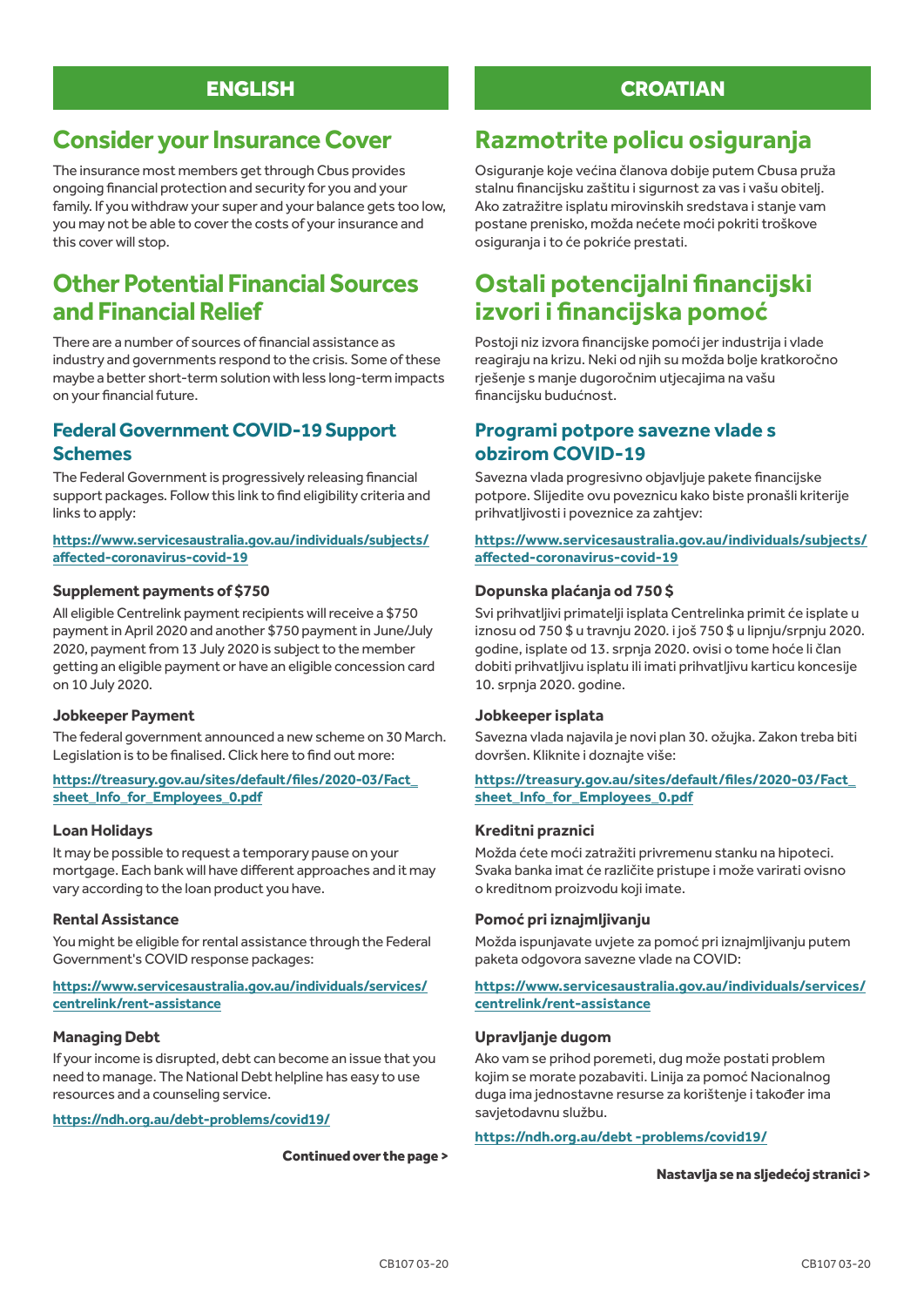### **Industry Schemes**

You may also have entitlements through your membership of various industry schemes. Please use the following websites to get the latest information. If you are a member of a Union, they can also assist with further relevant information.

| <b>Redundancy Schemes</b>           |                                                             |
|-------------------------------------|-------------------------------------------------------------|
| <b>Queensland and NT</b>            |                                                             |
| <b>ACIRT</b>                        | https://www.acirt.com.au/                                   |
| <b>BERT</b>                         | https://www.bert.com.au/                                    |
| <b>CIRT</b>                         | https://www.cirt.com.au/                                    |
| <b>MERT</b>                         | https://www.mert.com.au/Home/                               |
| <b>Western Australia</b>            |                                                             |
| Reddifund                           | https://www.reddifund.com.au/                               |
| <b>ACIRT</b>                        | https://www.acirt.com.au/                                   |
| Protect                             | https://www.protect.net.au/                                 |
| <b>Victoria</b>                     |                                                             |
| <b>ACIRT</b>                        | https://www.acirt.com.au/                                   |
| <b>Incolink</b>                     | https://www.incolink.org.au/                                |
| Protect                             | https://www.protect.net.au/                                 |
| <b>Australian Capital Territory</b> |                                                             |
| <b>ACIRT</b>                        | https://www.acirt.com.au/                                   |
| <b>New South Wales</b>              |                                                             |
| <b>ACIRT</b>                        | https://www.acirt.com.au/                                   |
| <b>MFRT</b>                         | https://www.mert.com.au/Home/                               |
| <b>South Australia</b>              |                                                             |
| <b>ACIRT</b>                        | https://www.acirt.com.au/                                   |
| <b>Birst</b>                        | https://www.birst.com.au/                                   |
| Protect                             | https://www.protect.net.au/                                 |
| <b>Tasmania</b>                     |                                                             |
| <b>Incolink</b>                     | https://www.incolink.org.au/                                |
| Long Service Leave                  |                                                             |
| Queensland                          |                                                             |
| QLeave                              | https://www.gleave.gld.gov.au/                              |
| <b>Western Australia</b>            |                                                             |
| My leave                            | https://www.myleave.wa.gov.au/                              |
| <b>Victoria</b>                     |                                                             |
| Co Invest                           | https://www.coinvest.com.au/                                |
| South Australia                     |                                                             |
| Portable leave                      | https://www.portableleave.org.au/                           |
| <b>Tasmania</b>                     |                                                             |
| Tashuild                            | https://tasbuild.com.au/                                    |
| <b>Northern Territory</b>           |                                                             |
| NThuild                             | http://www.ntbuild.com.au/                                  |
| <b>New South Wales</b>              |                                                             |
| Long Service Leave<br>Corporation   | https://www.longservice.nsw.gov.au/                         |
| <b>Australian Capital Territory</b> |                                                             |
| <b>ACT Leave</b>                    | https://actleave.act.gov.au/<br>construction/workers/claims |

### **CROATIAN**

### **Industrijski programi**

Također možete imati pravo na članstvo u raznim industrijskim programima. Za najnovije informacije koristite sljedeće internet stranice. Ako ste član Sindikata, oni također mogu pomoći s daljnjim relevantnim informacijama.

| Sheme tehnološkog viška             |                                                              |  |
|-------------------------------------|--------------------------------------------------------------|--|
| <b>Queensland i NT</b>              |                                                              |  |
| <b>ACIRT</b>                        | https://www.acirt.com.au/                                    |  |
| <b>BERT</b>                         | https://www.bert.com.au/                                     |  |
| <b>CIRT</b>                         | https://www.cirt.com.au/                                     |  |
| <b>MERT</b>                         | https://www.mert.com.au/Home/                                |  |
| <b>Western Australia</b>            |                                                              |  |
| Reddifund                           | https://www.reddifund.com.au/                                |  |
| <b>ACIRT</b>                        | https://www.acirt.com.au/                                    |  |
| Protect                             | https://www.protect.net.au/                                  |  |
| <b>Victoria</b>                     |                                                              |  |
| <b>ACIRT</b>                        | https://www.acirt.com.au/                                    |  |
| <b>Incolink</b>                     | https://www.incolink.org.au/                                 |  |
| Protect                             | https://www.protect.net.au/                                  |  |
| <b>Australian Capital Territory</b> |                                                              |  |
| <b>ACIRT</b>                        | https://www.acirt.com.au/                                    |  |
| <b>New South Wales</b>              |                                                              |  |
| <b>ACIRT</b>                        | https://www.acirt.com.au/                                    |  |
| <b>MERT</b>                         | https://www.mert.com.au/Home/                                |  |
| South Australia                     |                                                              |  |
| <b>ACIRT</b>                        | https://www.acirt.com.au/                                    |  |
| <b>Birst</b>                        | https://www.birst.com.au/                                    |  |
| Protect                             | https://www.protect.net.au/                                  |  |
| <b>Tasmania</b>                     |                                                              |  |
| <b>Incolink</b>                     | https://www.incolink.org.au/                                 |  |
|                                     | Godišnji odmor nakon dužeg radnog staža (Long Service Leave) |  |
| Queensland                          |                                                              |  |
| <b>QLeave</b>                       | https://www.gleave.gld.gov.au/                               |  |
| <b>Western Australia</b>            |                                                              |  |
| My leave                            | https://www.myleave.wa.gov.au/                               |  |
| <b>Victoria</b>                     |                                                              |  |
| Co Invest                           | https://www.coinvest.com.au/                                 |  |
| <b>South Australia</b>              |                                                              |  |
| Portable leave                      | https://www.portableleave.org.au/                            |  |
| <b>Tasmania</b>                     |                                                              |  |
| <b>Tasbuild</b>                     | https://tasbuild.com.au/                                     |  |
| <b>Northern Territory</b>           |                                                              |  |
| <b>NTbuild</b>                      | http://www.ntbuild.com.au/                                   |  |
| <b>New South Wales</b>              |                                                              |  |
| Long Service Leave<br>Corporation   | https://www.longservice.nsw.gov.au/                          |  |
| <b>Australian Capital Territory</b> |                                                              |  |
| <b>ACT Leave</b>                    | https://actleave.act.gov.au/<br>construction/workers/claims  |  |

Nastavlja se na sljedećoj stranici >